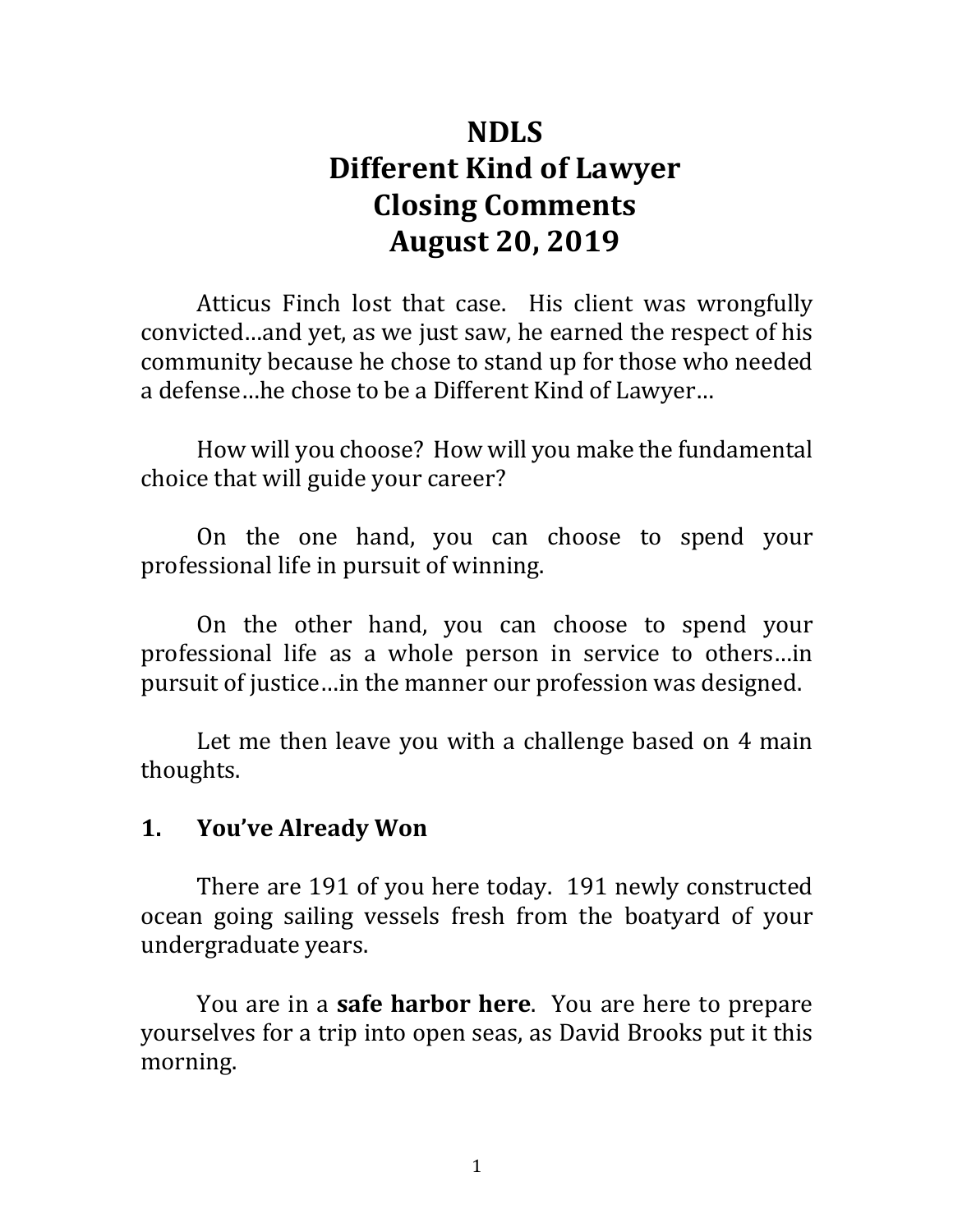We have talked today about using your time here to **grow as a person**...to know yourself, to understand the professional landscape, to make the most of where you are, to draft your first professional development plan, to build your professional compass and to take responsibility for the profession...

Your time here is **not a competition**.

There is no race that starts today because you are all going different places.

Your path is **unique** and, because of that, there are no limits on the number of opportunities available to each of you.

There is no competition. Why? **You've already won**.

You DOMINATED middle school.

You won high school, the SAT, college and the LSAT. Your admission here ... to one of the nation's elite law schools ... was the last thing on your winning path.

The real prize...the real challenge: using your time at NDLS to find the path that works best for you... **a path that leads to service to others.**

And...so...CHILL...There is certainly not enough room in this small, intimate anchorage for all of you to be racing around in needless competition with each other.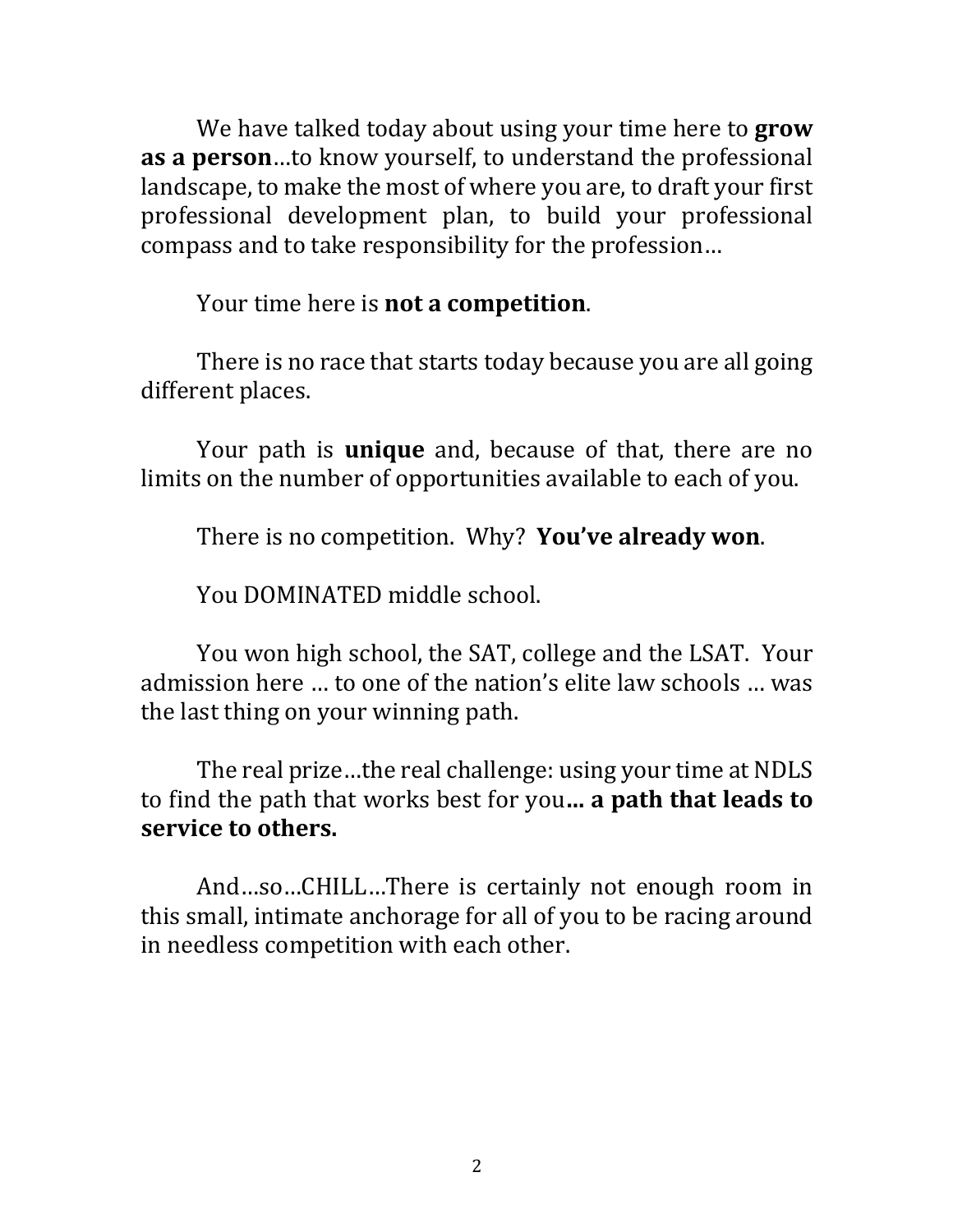## **2. Be Patient with Yourself**

Be **patient with yourselves**.

The nature of the academic endeavor here is **fundamentally different** from anything you've done before.

Everything you'll learn here flows from a **common wellspring**. There are fundamental concepts by which human beings get along: fairness, notice, opportunity to fix a problem, estoppel…

Law school **arbitrarily divides** these concepts into subject areas as a means of introducing you to the information.

Your learn the material in a **completely different way** that you have learned before. When you were kicking butt in middle school, you learned math by doing lots of practice problems; you may learned history by reviewing texts again and again. Repetition brought results.

**Learning the law doesn't work that way**. This process will, as Professor Kingsfield put it, "Turn your brain from mush and teach you to think like a lawyer." It takes effort, to be sure, but mostly it **takes time**.

Think instead of your academic experience here as a **round buffet table....you have to go around this unique buffet** multiple times before you understand how the different courses of the meal fit together...And, as you proceed through your classes, the **pieces will begin to fall into place** ... and eventually all of this makes sense. Things will click at different times for each of you...but they will fall into place.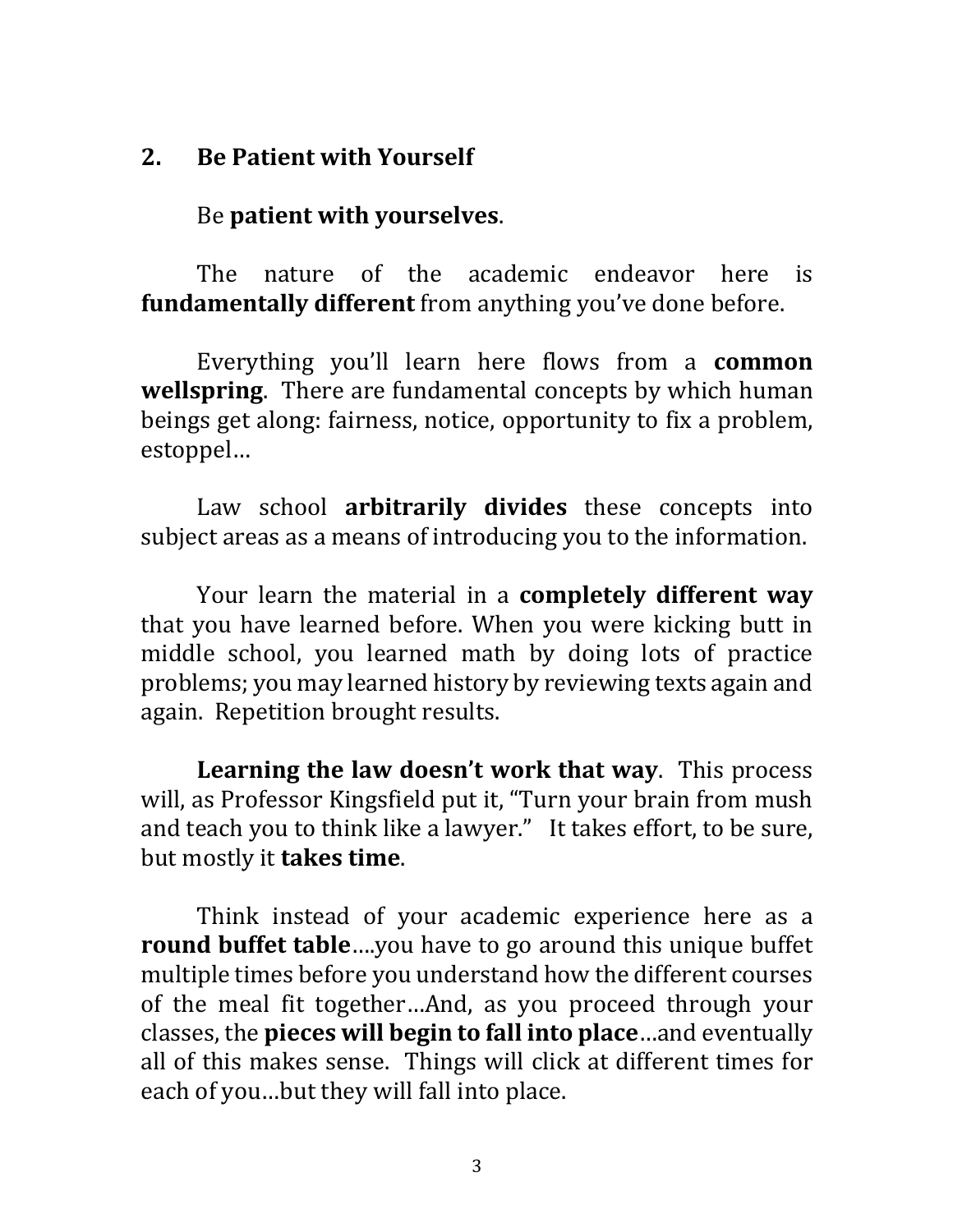Will you be **frustrated** in the early days? Yes. Everyone who ever went to law school, me at the front of the list, experienced a sense of difficulty and struggle. Will the **frustration go away**? Yes. The frustration always goes away as the pieces fit together. By the end of this year...maybe the beginning of next, **you'll come to see how the pieces fit together**…and the work gets much easier.

Put in the work, to be sure, but allow time to take its course and be patient with yourselves.

And, in exactly 999 days, on May 15, 2022, a rising tide will carry each of you and your new graduation buddies into the open seas. Each of you will set sail from here on your own journey.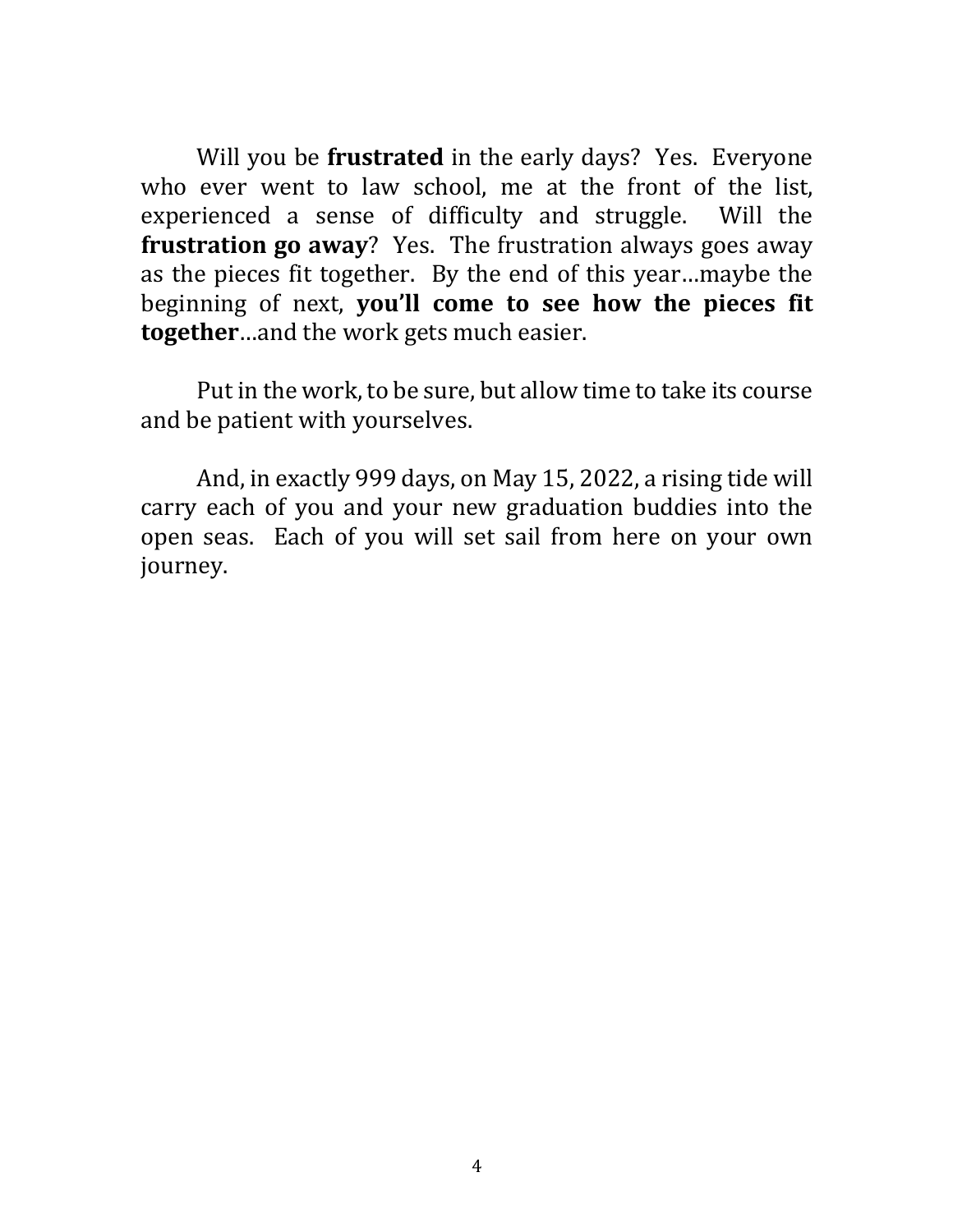### **3.** Avoid the Trap of Winning

And **you'll face the fundamental choice** many times along the way. Am I going to put my self-interest ahead of client and system?

It may **manifest itself in dramatic ways** such as when the lawyer received the confidential report sent in error as we discussed this morning. More likely, though, you'll face the fundamental choice between self interest and professionalism in a **million small moments** ... many surrounding issues of how much money you'll put in your pocket.

Our profession contains a trap...it's called "**Winning**"...

"Winning"...writ large...can take many forms in other contexts…perhaps most easily seen in a litigation context in which you **do whatever it takes** you're your client to prevail...transactional lawyers can try to 'win' negotiations....expert lawyers can try to 'win' by leveraging a result by twisting and burnishing facts or taking advantage of lesser skilled attorneys...

Many **justify** this behavior by **thinking that you are putting your clients first**...your client should win the case, get the best deal, obtain a favorable ruling...that's your job...the end justifies the means. But, consider this: focusing exclusively on your client **ignores** your responsibility to the system...to society...to work toward justice. It is an **impossible coincidence** that every optimal outcome your client seeks is consistent with justice or fairness.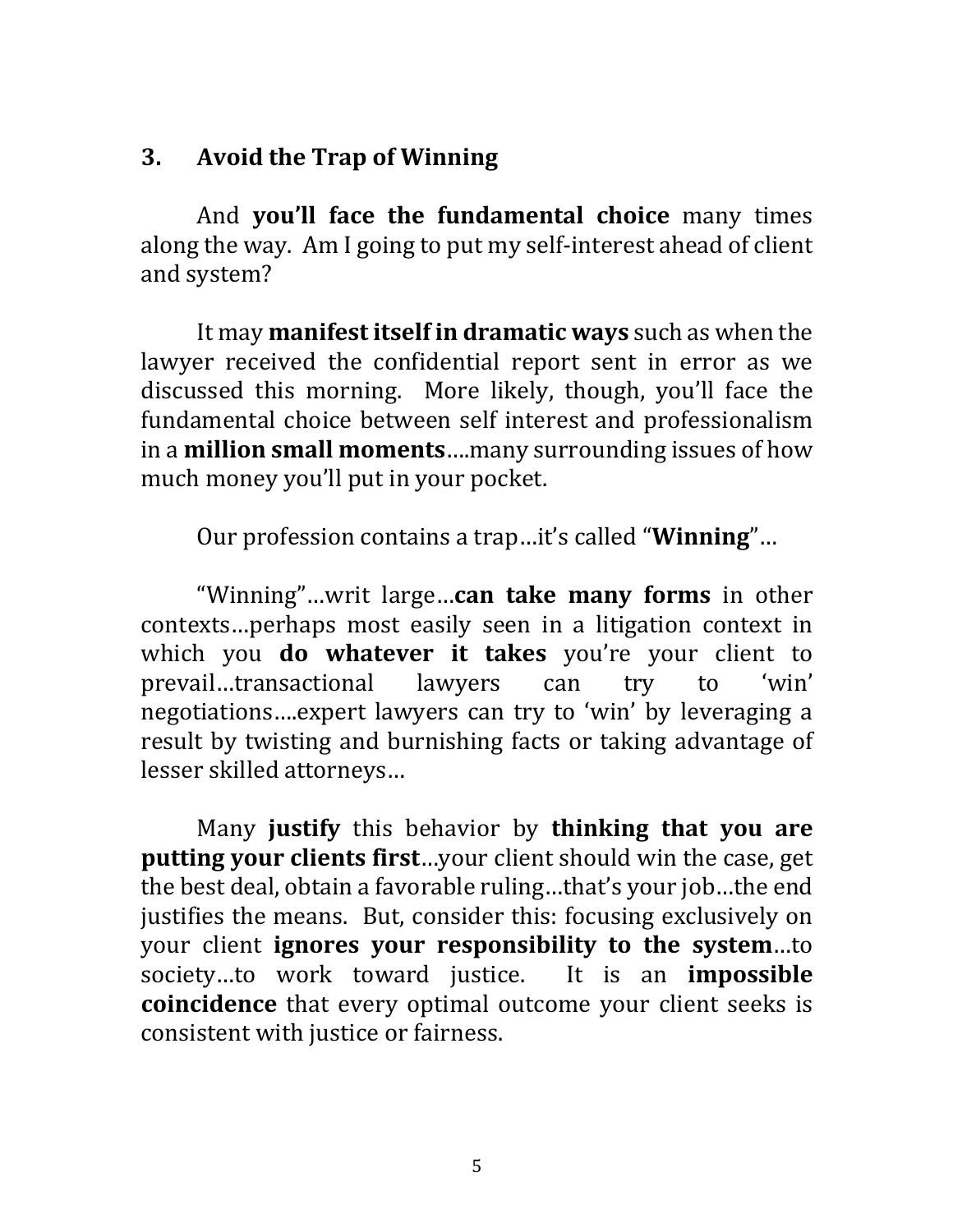No....When lawyers tell you that they are **driven by winning**, they are not expressing concern for their clients, they are instead **concerned about themselves**. Winning always brings the lawyer more even if the result is unjust. They seek their self-interest, hiding behind a **fig leaf** of acting on behalf of their clients.

The true form of "winning" sought by the self-interested lawyer is **winning at the game of life**: more money, more power, more prestige, more fame...it has everything to do with the lawyer and, fig leaf aside, nothing to do with the client.

Don't get me wrong: **Advocacy**....remarkably effective advocacy in every context...can take place squarely within **the thematic confines of the Model Rules:** service to clients and service to others...consider this: your best work may be in a circumstance in which you minimize the loss to your client in those situations in which justice dictates that your client should not win...

But, a **focus on winning...to the exclusion** of justice... to the exclusion of professionalism... turns the practice of law, a professional vocation devoted to getting to the right answers while serving others…into **nothing more than another business**....demeans your calling by placing service to self above service to clients and the system of justice.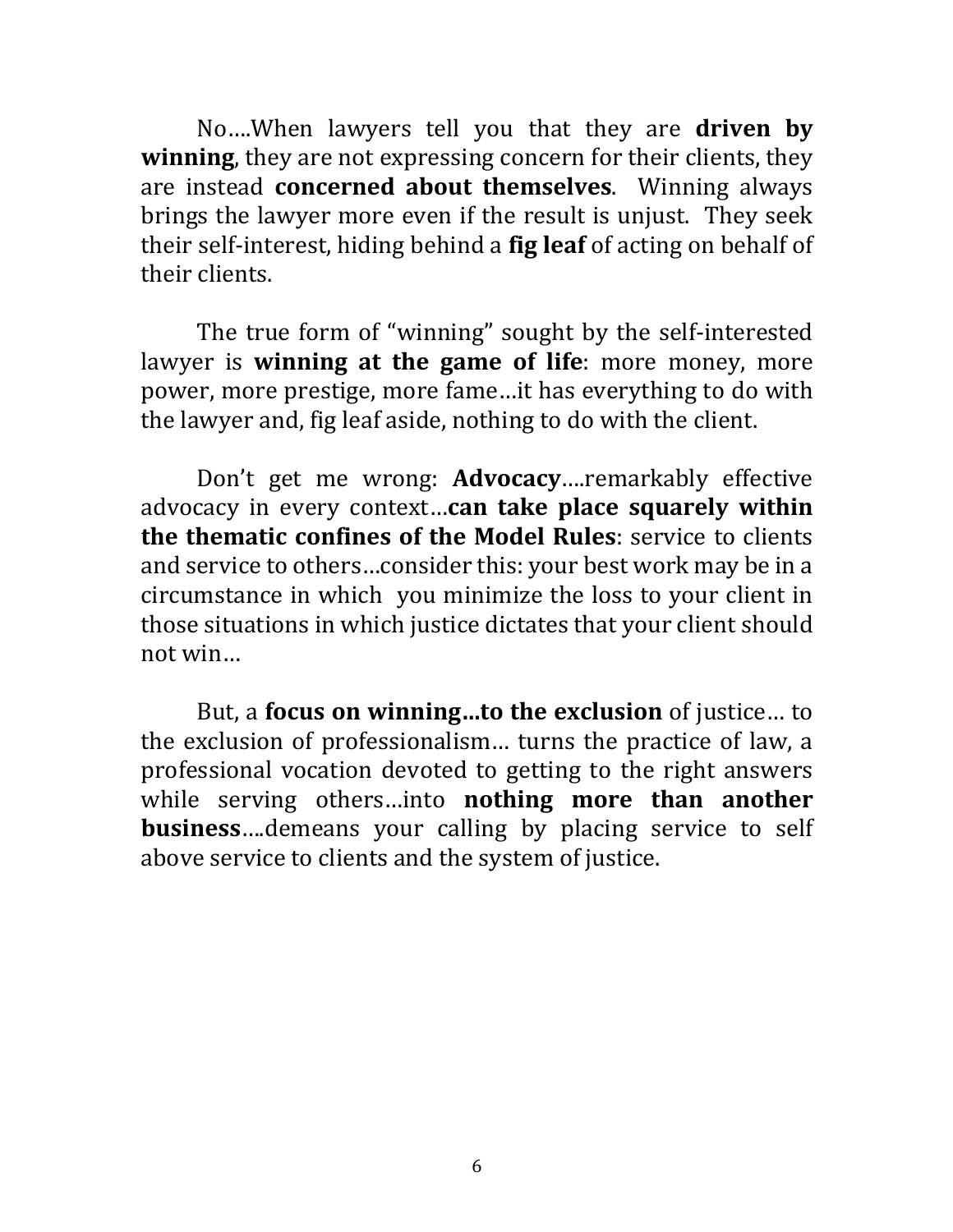#### **4. Who Are the Real Winners?**

There are **other paths**. Paths on which you can be a wonderfully effective lawyer who rejects "Winning" in favor of leading a whole and real life as a lawyer.

I came across a story that makes this point. A lawyer in Miami, **Javier Lopez**, was receiving an award from the Bar and told of a time very early in his career that he was called to the office of a senior partner of his major law firm. The senior partner told him, "Javier, you are a B+, maybe an A-, lawyer. And, you'll never be an  $A+$  lawyer because you place too much emphasis on your faith and family." Lawyers like this will regale you with stories describing the **badges of winning**…of gamesman-like tactics...of leveraged opportunities...of clients who prevailed to the destruction of others....This partner spoke with pride of the family events and vacations that he had sacrificed to become an "A+" lawyer as though each was a badge of honor that Javier would not earn.

Javier asked if his job was in jeopardy. The senior partner told him it was not. Javier's reaction: he was overjoyed! Why? Because he had just learned that he **could be an A- lawyer**...and have a family...and live a faith-filled life of service.,,

A word of caution: **you would be mistaken** to take my comments here to mean that Javier **doesn't work hard** and advocate well. He likely works as hard as anyone you know: as a lawyer, as a father and husband, a community leader and servant and as a child of God. I'll bet Javier works as hard as the  $A+$  lawyer but in many areas of his life... rather than just being focused on legal work.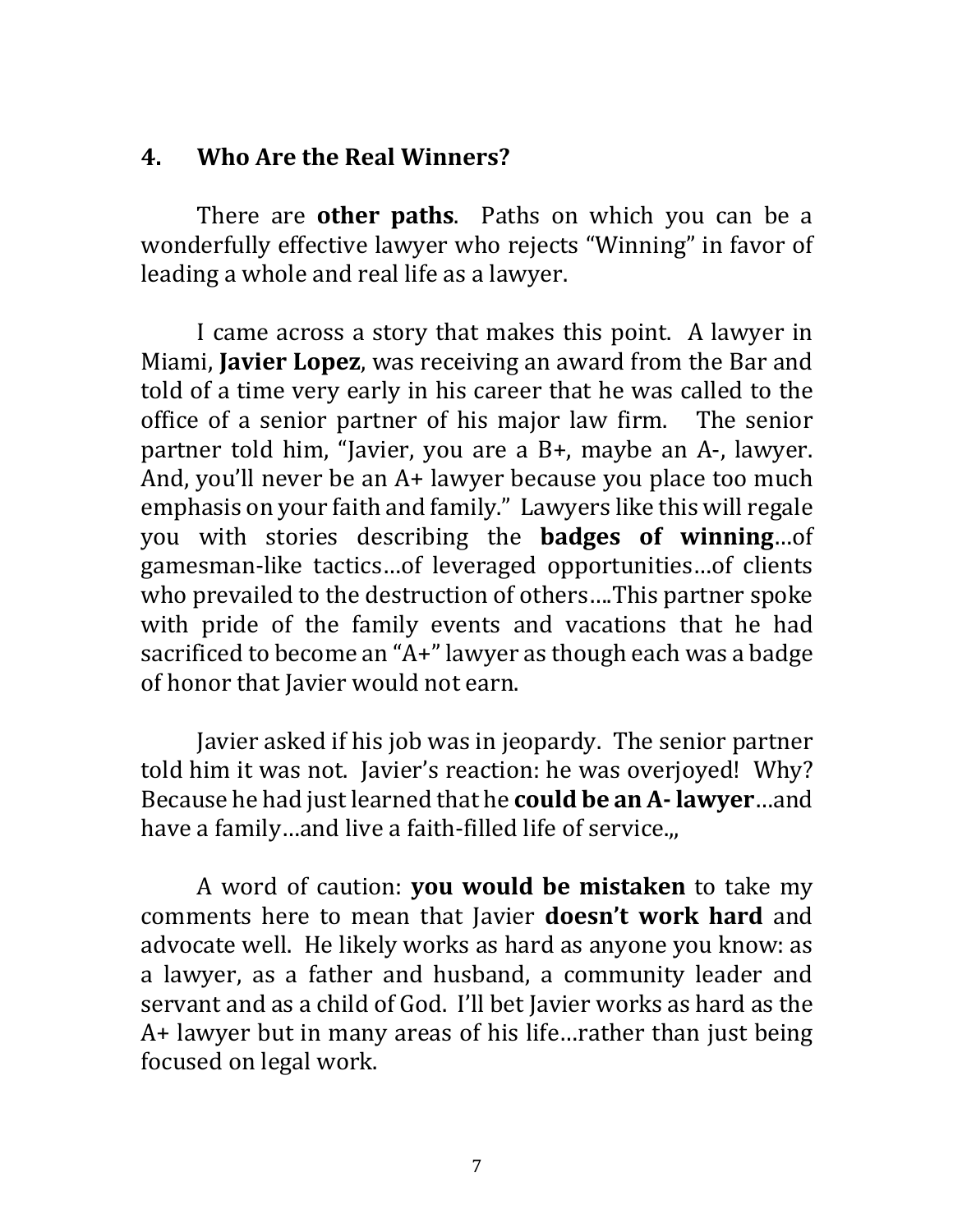All of the different pieces of Javier's life **contribute to the creation of a whole person**, a lawyer who has a well-developed sense of the wide variety of human situations that clients face.

Ask yourself, "Who is the Real Winner in this situation?" The self-proclaimed  $A+$  lawyer living a life in which work dominates what should be the most important things in our lives?...or the A- lawyer living life as a real person?

I know which one I would rather have represent me. Give **me the lawyer** whose broad life experiences give him an empathy and understanding of the human condition that will make him more effective in virtually every context in which lawyers work. Life experiences give the well-rounded lawyer a **special form of wisdom** that the egghead, workaholic, selfstyled A+ lawyer will never obtain. Ironic, huh?

And, worry not...financial success will follow the well**rounded lawyer**. Live a rounded life and take great care of your clients and the system and you will never have a financial worry. Why? People will be drawn to your character. They want to be around you...they want to have you solve their problems...they want to trust you. And, in a **future** in which more and more work will be done by machines, your **trustworthiness will stand out** like a beacon to clients…who want to deal with balanced people...with broad life experiences and a magnanimous character...when facing critically important issues in their lives.

And, so here is my challenge to you. Go forth from here and **make the professional choice**. Turn your back on selfinterest...and a misled devotion to "winning".... because you have already won everything worth winning.